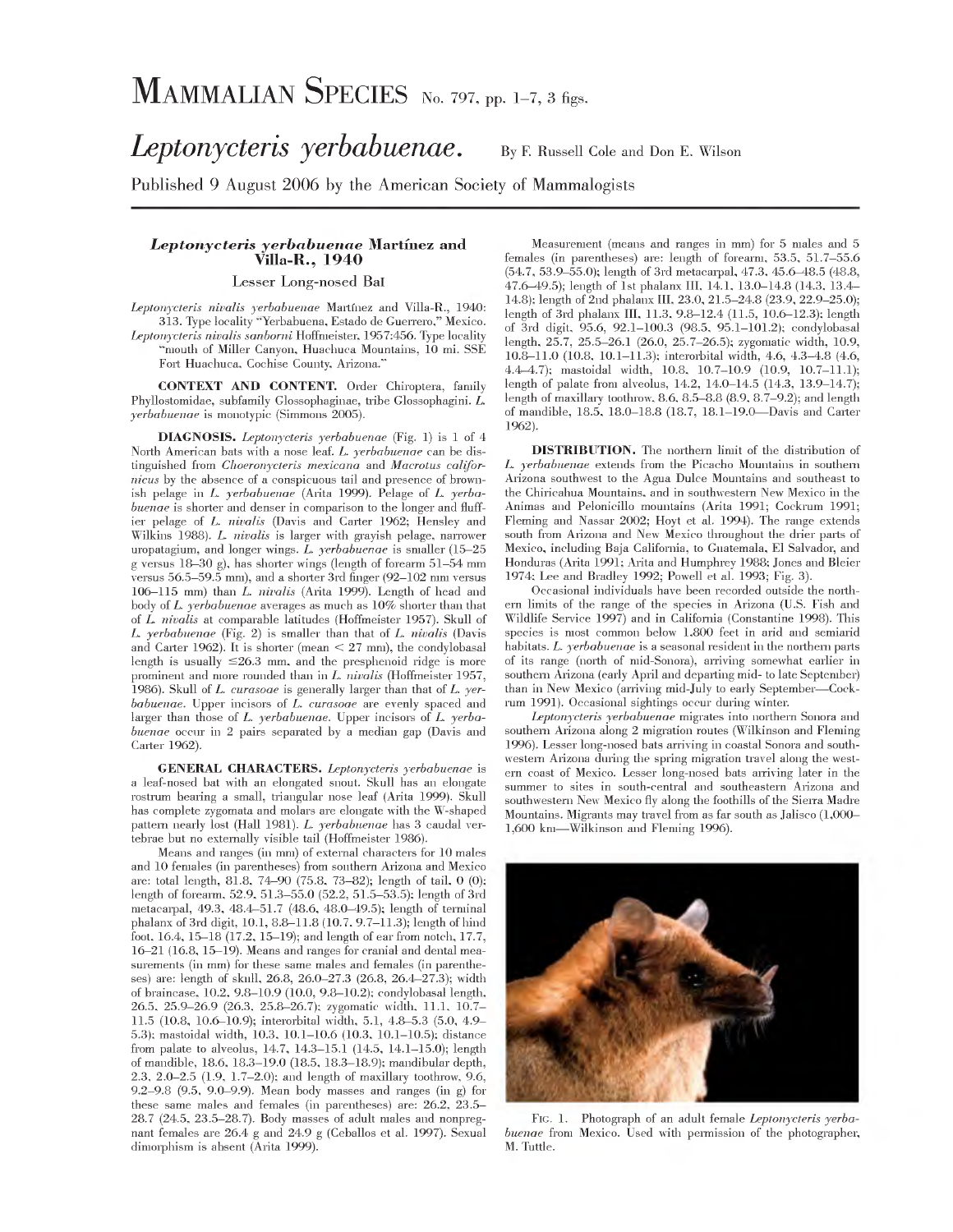

FlG. 2. Dorsal, ventral, and lateral views of cranium and lateral view of mandible of an adult male *Leptonycteris yerbabuenae* (U.S. National Museum of Natural History [USNM] 554275) from Cochise County, Arizona. Greatest skull length is 25.9 mm.

**FOSSIL RECORD.** Late Pleistocene fossils are known from Cueva de La Presita, San Luis Potosí (= *L. curasoae*—Arroyo-Cabrales 1992; Arroyo-Cabrales and Polaco 2003). This locality is 21.4 km S of Matehuala, San Luis Potosi (23°29'37"N, 100°37'16"W) at an elevation of 1,540 m.

**FORM AND FUNCTION.** Body mass in both males and females fluctuates seasonally (Ceballos et al. 1997; Galindo et al. 2004). In central Mexico, total body mass and fat deposits increased June-July in males and August-December in females when they were pregnant or lactating (Galindo et al. 2004).

Almost 40% of the *L. yerbabuenae* examined from the Huachuca Mountains, Arizona, lacked <sup>1</sup> or more lower incisors (Hoffmeister and Goodpaster 1954). Structural modifications to the tongue that facilitate nectar feeding include lateral ridges (5 mm wide and 10 mm long) of long (mean of 0.9 mm), conical-shaped papillae on the tongue (Howell and Hodgkin 1976). Periodontal disease caused by the mite *Radfordiella oricola* is not present in *L. yerbabuenae* (Greenbaum and Phillips 1974) because of continual scraping of the teeth by the hooklike, filiform papillae on the tongue that prevent the attachment of *Radfordiella.*

The large body size of *L. yerbabuenae* and its high wingloading ratio facilitate energetically efficient, long-distance flight in arid habitats (Sahley et al. 1993). Estimated daily energy requirements for a nonreproductive *Leptonycteris* were ca. 40 kj and 60• 80 kj for lactating females (Horner et al. 1998). Sexual differences in flight performance and energetics influence migration strategies of males and females (Sahley et al. 1993). Mechanical power expenditure of hovering is comparable to that in slow forward flight (Dudley and Winter 2002).

Lesser long-nosed bats can survive ambient temperatures up



FlG. 3. Geographic distribution of *Leptonycteris yerbabuenae.*

to 41°C and do not enter torpor or hibernate (Carpenter and Graham 1967). A lower basal metabolic rate, greater thermal conductance, and higher evaporative water loss permit this species to tolerate high ambient temperatures (Carpenter and Graham 1967). The lower lethal body temperature is >10°C (Carpenter and Graham 1967).

*Leptonycteris yerbabuenae* feeds on nectar, pollen, and fruit, a diet rich in water but poor in protein and salts (Fleming and Nassar 2002). Renal papilla are very small and the medullary cortex is thick, resulting in copious amounts of very dilute urine. *L. yerbabuenae* normally does not drink, so does not need to roost or feed near water sources within its arid environment (Fleming and Nassar 2002). *L. yerbabuenae* maintains a positive nitrogen balance by ingesting pollen as its primary protein source (Howell 1974). Lesser long-nosed bats tolerate cave and mine environments with high concentrations of ammonia  $(>1,000$  ppm,  $n = 1$ —Studier et al. 1967).

Lesser long-nosed bats are often covered with pollen. They ingest this pollen in the process of grooming their fur with their feet and then licking the claws to remove the collected pollen (Howell and Hodgkin 1976). The cuticular hair scales are divergent or divaricate versus the more typical appressed condition. Erect hairs covered with these scales that project outward facilitate collection of pollen when lesser long-nosed bats visit flowers in search of nectar.

Lesser long-nosed bats have bimodal hearing with greatest sensitivity at 30-40 kHz and 60-80 kHz.

The external morphology of the brain is characterized by cerebral hemispheres that are short and smooth, with sulci cut deep into the mass of the cerebrum. The internal anatomy includes a short, stubby cerebrum with relatively small olfactory bulbs (McDaniel 1976). Lesser long-nosed bats do not have a dense layer of cell bodies along the margin of the interhemispheric sulcus.

*Leptonycteris yerbabuena* hosts 2 ectoparasitic flies *(Basilia antrozoi* and *Trichobius sphaeronotus)* and 6 mite genera *(Antricola, Ichoronyssus*, *Macronyssus, Periglischrus*, *Speleocola,* and *Ornithodoros*•Bradshaw and Ross 1961; Webb and Loomis 1977). *L. yerbabuenae* hosts the fungi that cause candidiasis, cryptococcosis, histoplasmosis, and torulopsosis (Jones 1976; Taylor et al. 2000).

**ONTOGENY AND REPRODUCTION.** Females give birth to <sup>1</sup> young per year, with the time of mating and parturition varying geographically (Ceballos et al. 1997; Wilson 1973). The sex ratio at birth is 1:1 (Hayward and Cockrum 1971). Two reproductive patterns occur: northern spring births and southern winter births (Ceballos et al. 1997). In either, males and females breed only once per year.

The mean body mass of near-term embryos and newborn young is 4.4 g and 7.3 g, respectively (Hayward and Cockrum 1971). Lengths of forearm and hind foot (in mm) for near-term embryos and newborn young are 18.6, 28.8, and 12.4, 12.7, respectively. A sparse growth of short, grayish hair covers the body but not the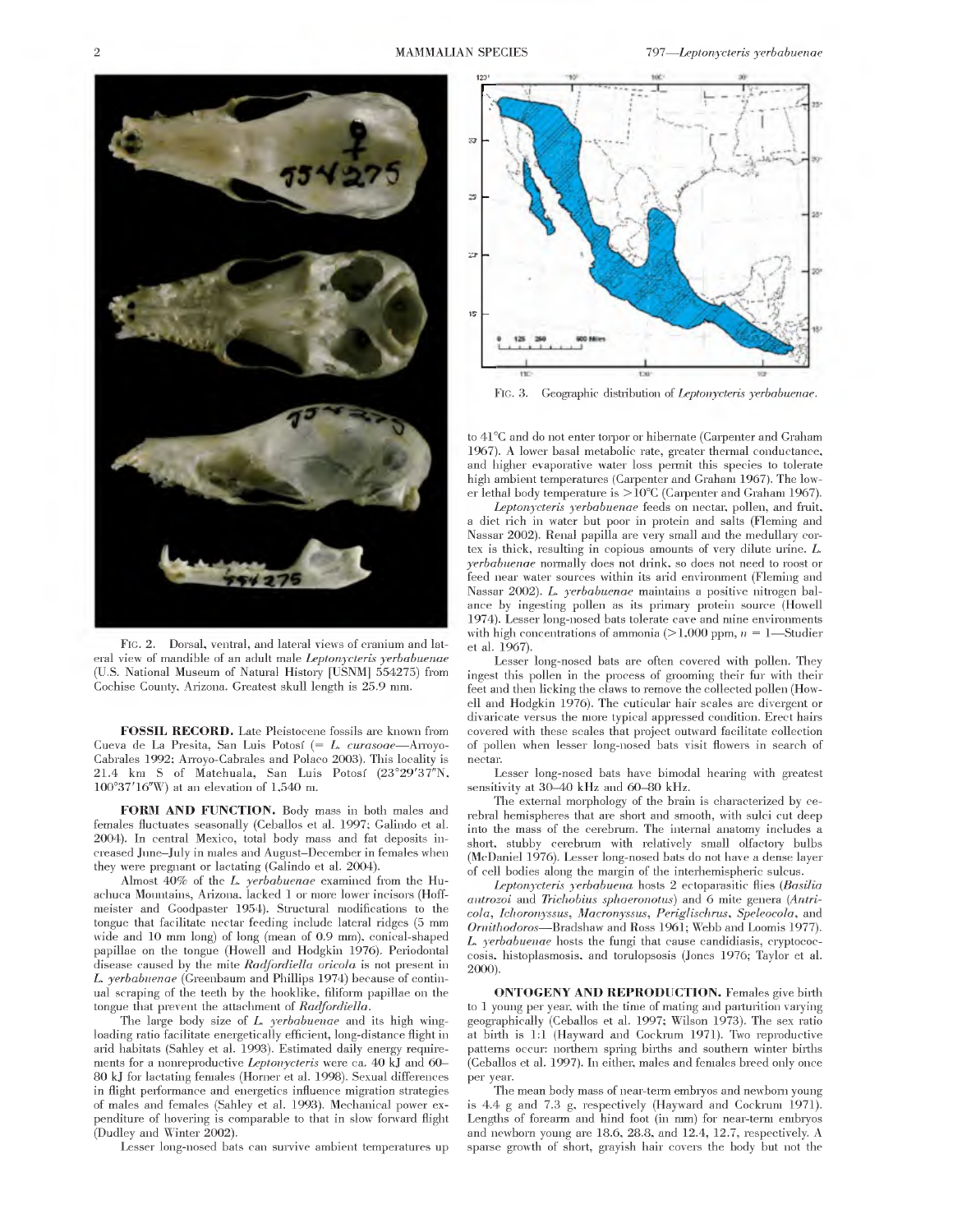head by the time the length of forearm reaches 30 mm (Hayward and Cockrum 1971). The ability to fly is attained when the forearm reaches 46 mm in length. A well-developed pelage exists by the time the forearm reaches 53 mm.

Lactation lasts 4•8 weeks in *L. yerbabuenae* (Jenness and Studier 1976). Milk is high in carbohydrate (4.8 g/100 g as lactose) and relatively high in fat (18.5 g/100 g) and energy (2.1 kcal/g). Despite their noninsectivorous diet, lesser long-nosed bats produce milk with a significant protein content (casein 2.5 g/100 g and whey protein 1.8 g/100 g), thus nursing young are not nutritionally stressed by low levels of milk protein (Jenness and Studier 1976).

In the northern part of their range (north of mid-Sonora), seasonal occupancy is typical of all roosts (Cockrum 1991). Pregnant females arrive in mid- to late April to form large maternity colonies (typically tens of thousands to  $>100,000$  bats) in caves in Arizona and Sonora, typically < 1,800 feet and near abundant food sources (Cockrum 1991). Many females return to the same maternity roost in different years (Hayward and Cockrum 1971). *L. yerbabuenae* gives birth at the end of the spring or at the beginning of the summer (Arita 1999; Cockrum 1991). Females and young of both sexes begin leaving the maternity roost by mid-July (Fleming and Nassar 2002). Many of these animals move to nearby transient roosts before migrating south. Unlike females, males live in small groups during the summer in southern Arizona (Cockrum 1991; Hayward and Cockrum 1971). Maternity and transient roosts in the northern part of the species range are typically empty by mid-September.

Many mating and maternity roosts in mainland Mexico are separated geographically. Females at different stages of pregnancy and young of different ages have been found simultaneously in northern maternity roosts (Hayward and Cockrum 1971), thus females conceive at slightly different times, probably in different roosts, before migrating to the maternity roost. Mating takes place in central Mexico in November-December (northern birth schedule) or May-June (southern birth schedule) and young are born ca. 6 months later in northern maternity roosts than in southern maternity roosts (Fleming and Nassar 2002). In both instances, births and nursing occur during peaks in flower and fruit availability in the Sonoran Desert (spring births) or in tropical dry forests (winter births). Males are reproductively active in late fall on San Andres Island, Jalisco (Ceballos et al. 1997), but further south at Las Grutas, Michoacán; peak male reproductive activity occurs in June (Fleming and Nassar 2002). Juveniles start flying after <sup>1</sup> month and exit the caves ca. 2-3 weeks later (Arita 1999).

*Leptonycteris yerbabuenae* is a year-round resident in southern Baja California with a mid-March birth schedule, roughly midway between the spring and winter birth peaks on the mainland (Fleming and Nassar 2002). Mid-March is when *Agave* flowers are abundant in this area (Wiggins 1980).

Winter maternity roosts occur south of southern Sonora (Gruta Juxtlahuaca in Guerrero and Cueva Tempisque in Chiapas-Fleming and Nassar 2002). Females using these roosts give birth in December or January (Quiroz et al. 1986). Seasonal roost occupancy has been recorded at Cueva Las Grutas, Michoacán (June-August), Cueva de Xoxafi, Hildalgo (February–September), and Gruta Juxtlahuaca, Guerrero (August-February-Fleming and Nassar 2002). Year-round roosts south of southern Sonora typically undergo seasonal fluctuations in size and sexual composition. A balanced sex ratio occurs between June and August when mating occurs, but is skewed toward males in December-January (Fleming and Nassar 2002).

A population of *L. yerbabuenae* at a sea cave roost on Don Panchito Island near Chamela, Jalisco, is in an area that geographically separates the northern migratory populations from the southern nonmigratory populations (Stoner et al. 2003). In this area, *L. yerbabuenae* was present in the cave year-round although significant differences in abundance occurred over time. The population was largest in November-December and smallest in July-August. Reproducing females were most abundant in December-March but also present in July and September. The male population had 2 reproductive periods per year: September-December and May-June (Stoner et al. 2003). However, individual females and males do not have 2 reproductive bouts per year.

Lesser long-nosed bats have been recaptured 4^8 years after banding (Hayward and Cockrum 1971). Predators of *L. yerbabuenae* include owls, carnivores near roost entrances, and snakes. *Bas-* *sariscus* and *Mephitis macroura* have been observed in caves occupied by lesser long-nosed bats (Hayward and Cockrum 1971).

**ECOLOGY.** In the southwestern United States, *L. yerbabuenae* is found mainly in arid grasslands, scrubland, and oak forests (Arita 1999). In this part of the range, seasonal changes in temperature, precipitation, and photoperiod occur. In central and southern Mexico, the preferred habitat includes arid grasslands, tropical thorn and deciduous forests, and pine-oak forests.

Seasonal differences in size and sexual composition are basic features of populations of *L. yerbabuenae* (Ceballos et al. 1997; Cockrum and Petryszyn 1991). In the northwestern part of the range, females arrive at maternity roosts in mid- to late April, numbers peak by mid-May, and the roost is empty by mid-September (Ceballos et al. 1997). Most of the colonies during this time are composed of females and young, and some adult males can be found in temporary roosts ("bachelor roosts") in late summer (Cockrum 1991). In a roost near Chamela, Jalisco, population size began to expand in June-September as males and females returned to the cave, and reached a peak by late November (Ceballos et al. 1997). In December, many males and females leave the roost (Wilkinson and Fleming 1996), thus, the carrying capacity around the Chamela roost is lower in the dry season than in the wet season (Ceballos et al. 1997).

The population dynamics of *L. yerbabuenae* in central Mexico at Tzinacanostoc Cave showed considerable seasonal change in size and composition, but reproductively active females were present throughout the year (Galindo et al. 2004). The colony was largest in February-July  $(22,000-27,000)$  adults) with an equal number of males and females. Males mated with females during June-July. The population began to decline in August as males left and between September and December the colony was composed exclusively of pregnant and lactating females  $(8,000-10,000)$  and their young; the population had declined by two-thirds from its maximum size. In January, males returned to the cave, increasing the population size. Thus, some populations of *L. yerbabuenae* in central Mexico complete their life cycle without migrating.

Some populations in Mexico are resident throughout the year, linked to food availability (Rojas-Martinez 2001; Rojas-Martinez et al. 1999; Valiente-Banuet et al. 1996). In southern and central Mexico, populations fluctuated seasonally with few residents remaining during spring-summer (Alvarez and González 1970; Alvarez et al. 1999; Ceballos et al. 1997; Herrera 1997; Quiroz et al. 1986; Stoner et al. 2003; Tellez et al. 2000). Two migratory patterns for *L. yerbabuenaeare* (Tellez et al. 2000) are populations that move to the northern deserts in the spring from roosts in dry forests located at latitudes higher than 19°N or populations that move from central Mexican desert roosts (where mating takes place in springsummer) to roosts in central and southern dry forests where the young are born and raised (fall-winter). A 3rd pattern involves breeding females remaining in the same roost year-round (Galindo et al. 2004).

*Leptonycteris yerbabuenae* roosts in large and densely packed colonies (typically  $1,000$  to  $>100,000$  individuals—Fleming and Nassar 2002). Fluctuations in the size and composition of roost populations also are typical (Alvarez and Gonzalez 1970; Alvarez et al. 1999; Ceballos et al. 1997; Herrera 1997; Quiroz et al. 1986; Stoner et al. 2003; Tellez et al. 2000). Colonies of *L. yerbabuenae* are widely scattered over the landscape (Ceballos et al. 1997).

Significant maternity roost sites include a mine in Organ Pipe Cactus National Monument, Arizona; Bluebird, Copper Mountain, and Old Mammon mines, Arizona; Pinacate Cave, Pinacate Biosphere Reserve, Sonora; Cueva del Tigre, Carbo, Sonora; Sierra Kino-Isla Tiburon caves, Bahia Kino, Sonora; Santo Domingo Mine, Aduana, Sonora; Cueva La Capilla, cave near Buenavista, Baja California Sur; San Andres Island, Jalisco; Don Panchito Island, Jalisco; Cueva La Mina, Jalisco; Gruta Juxtlahuaca, Guerrero; Cueva Tempisque, Ocozocoautla, Chiapas; Tzinacanostoc, Puebla, Guerrero; and a cave near Tuxtla Guttierez, Chiapas (Arita and Humphrey 1988; Ceballos et al. 1997; Cockrum 1991; Galindo et al. 2004; Horner et al. 1998; Stoner et al. 2003). Significant nonmaternity roosts include Patagonia Bat Cave, Manila Mine, Star of Texas Mine, and Hilltop Mines, Arizona; a cave near Alamos, Sonora; Cueva Las Grutas, Michoacán; and Cueva de Xoxafi, Hildalgo (Arita and Humphrey 1988; Ceballos et al. 1997; Cockrum 1991).

Most of the range of *L. nivalis* is included within the range of *L. yerbabuenae* (Arita and Humphrey 1988). However, *L. nivalis*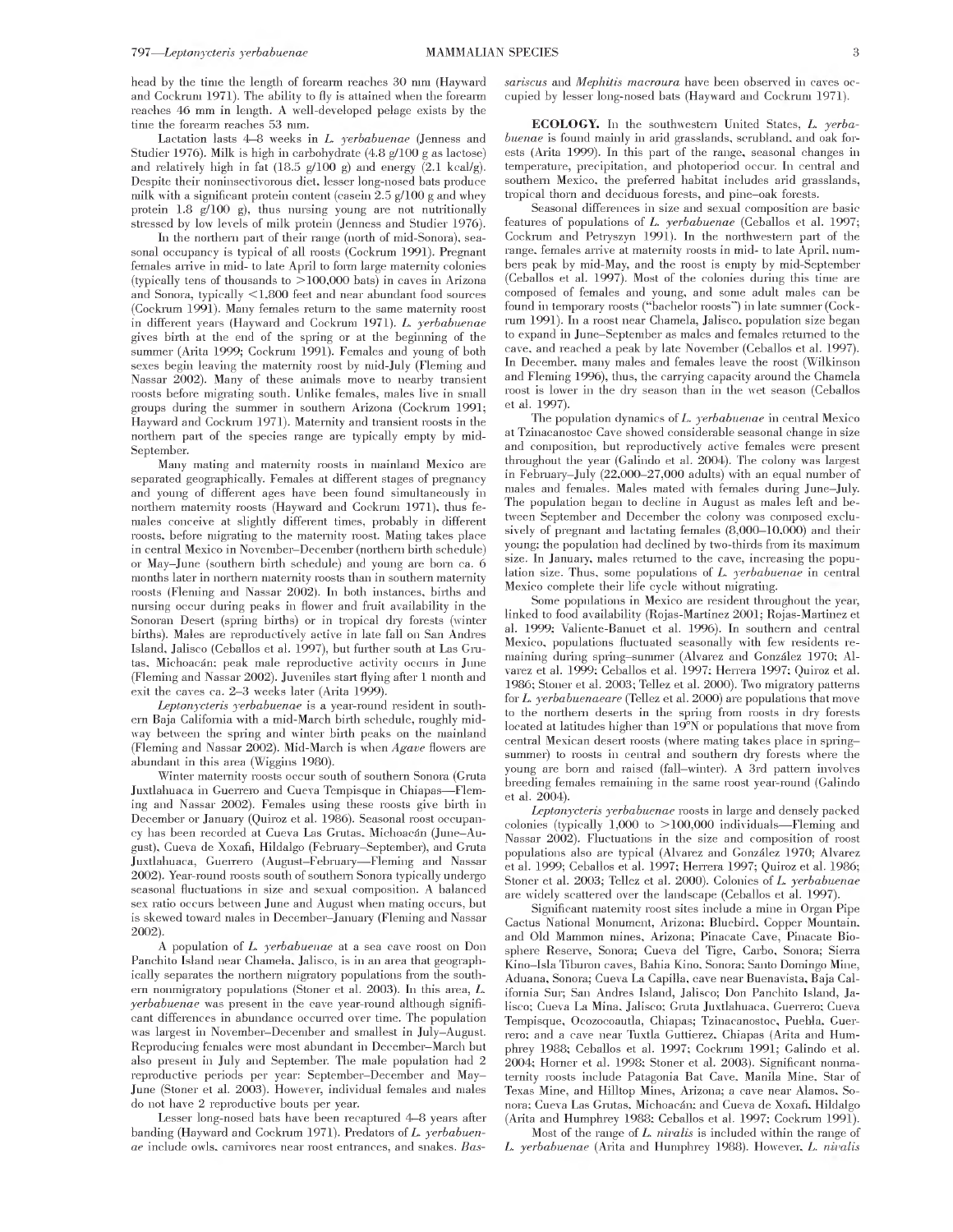occurs more frequently in upland pine-oak or tropical deciduous forests and *L. yerbabuenae* occupies lowland tropical and subtropical dry forests. The 2 species spatially segregate along altitudinal and mean annual temperature gradients with *L. yerbabuenae* occupying lower and warmer areas than *L. nivalis* (Arita 1991). This segregation is not complete and the ranges overlap at some altitudes.

The diet of *L. yerbabuenae* consists mainly of nectar, pollen, and fruit (Gardner 1977; Hoffmeister and Goodpaster 1954). Insect remains occur in some stomachs, but these may have been consumed accidentally during nectar feeding (Howell 1974). Much of the pollen is probably ingested coincidental to nectar feeding or during grooming (Howell and Hodgkin 1976). Nectar and pollen dominate the diet but cacti fruits may be taken, especially when females are lactating (Fleming and Nassar 2002). Lesser long-nosed bats are opportunistic foragers and their diet correlates with the availability of local plant resources.

*Leptonycteris yerbabuenae* consumes nectar and pollen from paniculate agave flowers and nectar, pollen, and fruit produced by columnar cacti, especially saguaro *(Cereus giganteus)* and organpipe *(Stenocereus thurberi)* cacti in southern Arizona and Sonora (Fleming et al. 1993; Hayward and Cockrum 1971; Howell 1979; Howell and Roth 1981; Wilson 1985). Winter populations in southern Mexico feed on flowers of a variety of plants (Agavaceae, Bombacaceae, Cactaceae, Convolvulaceae, and Leguminosae) based on their temporal availability (Alvarez and Gonzalez 1970; Gardner 1977; Quiroz et al. 1986). Pollen from species of Bombacaeae is a crucial dietary resource year-round in Jalisco, Mexico (Stoner et al. 2003). These food resources are patchily distributed and the nectar is only seasonally available. Lesser long-nosed bats time their movements and feeding to the flowering of these cacti and agaves.

Seasonal changes in the diets of migrant *L. yerbabuenae* were documented through carbon stable isotope analysis (Fleming et al. 1993). *L. yerbabuenae* feeds exclusively on plants with a crassulacean acid metabolism photosynthetic pathway (CAM; Agavaceae and Cactaceae) during migration and in the northern part of the range of the species. In the southern part of its range, it feeds primarily on C<sub>3</sub> plants (all other plants visited by *L. yerbabuenae*). *L. yerbabuenae* is a CAM specialist in Baja California, where it is a year-round resident. It feeds primarily on  $C_3$  plants throughout the year near Chamela, Jalisco, where cacti and agave densities are low (Ceballos et al. 1997). *L. yerbabuenae* is a CAM specialist in the most arid parts of its range but a  $CAM-C<sub>3</sub>$  generalist in the more mesic areas (Fleming and Nassar 2002).

Lesser long-nosed bats follow a "nectar corridor" composed of CAM species that provide nectar during their migrations to and from the Sonoran and Chihuahuan deserts (Fleming et al. 1993). In spring, lesser long-nosed bats feed on at least 4 night-blooming columnar cacti species and an *Agave* species during their journey north. The timing for peak flowering in the cacti species is asynchronous, providing an extended period of abundant nectar (Fleming et al. 1993). In fall, the nectar corridor for the migration south is provided by a series of *Agave* species. *L. yerbabuenae* and species of Cactaceae and Agavaceae are effectively mutualists over a large geographical area (Fleming et al. 1993; Waser and Real 1979). In *Agave macroacantha,* fruits originating from flowers pollinated by *L. yerbabuenae* yield significantly more seed than those exposed to *Choeronycteris mexicana* or to the whole pollinator guild collectively (Arizaga et al. 2000).

*Leptonycteris yerbabuenae* is a major pollinator of Cactaceae and Agavaceae and disperser of cactus seeds (Alcorn et al. 1961; Alvarez and Gonzalez 1970; Fleming et al. 1996; Godinez-Alvarez and Valiente-Banuet 2000; Howell and Roth 1981; McGregor et al. 1962). *L. yerbabuenae* is a potential pollinator of species of Bombacaeae and is the principal pollinator of *Ceiba grandiflora* (Stoner et al. 2003). *L. yerbabuenae* visited flowers found in trees in disturbed habitats less frequently than trees found in undisturbed habitats. Habitat disruption has a negative effect on lesser long-nosed bats in tropical dry forest ecosystems as well as negative consequences for the plants they pollinate (Quesada et al. 2003).

Seed set in *Agave palmeri* was reduced by >95% of the maximum potential in the absence of *L. yerbabuenae* (Howell and Roth 1981). *L. yerbabuenae* is an excellent pollen vector for self-incompatible, widely spaced desert cacti (Horner et al. 1998). Lesser long-nosed bats disperse cacti seeds, but the rate of cactus seed dispersal by lesser long-nosed bats is lower than that by birds in the same area (U.S. Fish and Wildlife Service 1997). Because of

its role as an important pollinator of columnar cacti and agave, lesser long-nosed bats are a keystone mutualist and the Sonoran Desert ecosystem might be harmed by the decline of populations of *L. yerbabuenae* (U.S. Fish and Wildlife Service 1997). Disappearance of lesser long-nosed bats from the Sonoran Desert would reduce fruit and seed set in columnar cacti and paniculate agaves with economic and ecological impacts (Arita and Wilson 1987; Valiente-Banuet 2002).

Although roosts may contain thousands of lesser long-nosed bats during the day, when they leave the roost at night and disperse over the landscape, local densities within cactus patches can be low (0.5 bats/ha-Fleming et al. 2001) leading to low flower visitation rates (Fleming et al. 1996). Overharvesting of agaves in Mexico, collection of cacti in the United States, and habitat conversion for development, agriculture, and livestock grazing may cause populations of *L. yerbabuenae* to decline.

**ANIMAL HUSBANDRY.** *Leptonycteris* bats have been maintained in the laboratory for extended periods (Greenhall 1976). The artificial nectar diet approximated the nutritional content of a natural diet dominated by nectar and pollen. A diet recipe is available (Greenhall 1976). Care should be taken to maintain protein content at  $9-11\%$  and sugar content at  $14-20\%$ .

**BEHAVIOR.** Long, nightly commuting flights are a basic component of the foraging ecology of *L. yerbabuenae* (Horner et al. 1998). They roost gregariously and live in a few large, widely scattered colonies. In Sonora, individual bats leave their day roost shortly after sunset and fly continuously during the early evening with little feeding, scouting out and assessing availability of food sources (Horner et al. 1998). In Arizona, small groups forage together, mainly between 2400 and 0200 h (Howell 1979).

Most individuals visited many flowers spread over many plants growing in a large area, far more than necessary to meet energy and nutrient needs (Horner et al. 1998). In southeastern Arizona, the lesser long-nosed bat diet is primarily nectar and pollen from *Agave palmeri* (Ober and Steidl 2004). Conservation management strategies targeted at *L. yerbabuenae* must consider the spatial distribution and temporal variation in flowering of *A. palmeri.*

Visitation rates varied with time of night, distance and orientation from the roost, and the number and relative position of flowers on the inflorescence (Ober and Steidl 2004). Flower visits were clumped among plants and flowers (Horner et al. 1998). Lesser long-nosed bats visited most flowers <5 times and obtained ca. 0.1 ml per visit. The energy budget of *L. yerbabuenae* is estimated to be at least 40 kj/day and lesser long-nosed bats make roughly 80–100 visits to cactus flowers to obtain this energy. When lactating, a female's energy budget is estimated to increase by  $50-100\%$ . Examination of radiotracking data indicates that bats spend almost 5 h in flight each night and fly ca. 100 km. Time in flight represents 21% of the daily time budget but 44% of the energy budget. Day roosting represents 75% of the time budget but only 50% of the energy budget. Food supply is not limited during the spring.

During the day *L. yerbabuenae* roosts in abandoned mines and caves, forming colonies that range in size from a few to > 10,000 individuals (Arita 1999). At night when not foraging, lesser long-nosed bats typically roost in caves, abandoned buildings, mines, rock crevices, trees, and shrubs (Cockrum 1991; Hoyt et al. 1994). They are gregarious and night-roosting colonies may contain a few thousand to  $>$  100,000 bats (Ceballos et al. 1997; Cockrum and Petryszyn 1991; Wilkinson and Fleming 1996).

In Arizona, *L. yerbabuenae* is typically the single occupant of caves or mines, although it sometimes roosts with *Choeronycteris mexicana, Corynorhinus townsendii, Macrotus califbrnicus*, *Myotis velifer, M. thysanodes,* and *Tadarida brasiliensis* (Hayward and Cockrum 1971; Hoffmeister 1986; U.S. Fish and Wildlife Service 1997). In Mexico, *L. yerbabuenae* roosts with 10 species of bats from 5 families (Mormoopidae, *Mormoops megalophylla* and *Pteronotus davyi;* Phyllostomidae, *Glossophaga morenoi* and *G. soricina;* Natalidae, *Natalus stramineus;* Vespertilionidae, *Myotis velifer;* and Molossidae, *Tadarida brasiliensis*•U.S. Fish and Wildlife Service 1997). When occupying a cave or mine with other species, *L. yerbabuenae* tends to roost separately by moving deeper into the cave or mine tunnel (U.S. Fish and Wildlife Service 1997).

At birth, the hind feet of young are roughly adult size, enabling them to hang from the roost ceiling while the adults are foraging (Hayward and Cockrum 1971). When beginning flight, lesser long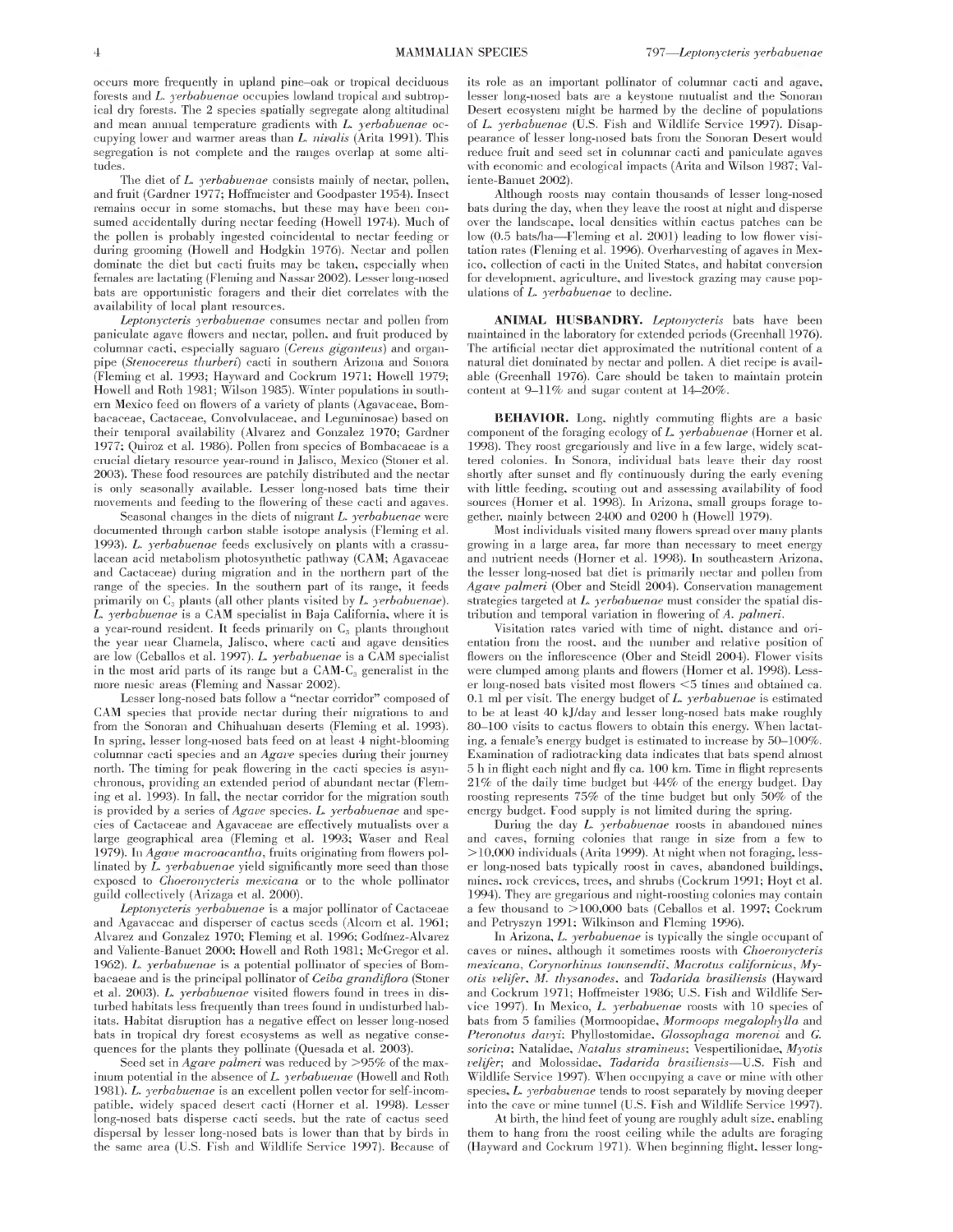nosed bats bring their body into a horizontal position with several wing beats before releasing their grip (Barbour and Davis 1969). When hovering the downward stroke of the wings is directed forward and the up stroke backward (Hoffmeister 1986).

*Leptonycteris yerbabuenae* from the Chamela roost in Jalisco shares haplotypes or high levels of genetic similarity with individuals from northern roosts in Baja California and southern Arizona (Wilkinson and Fleming 1996). Close genetic similarities were not found for bats from roosts in Guerrero and Chiapas. Thus, lesser long-nosed bats from the Chamela area migrate northward to establish maternity roosts in Baja California, Sonora, and southern Arizona. These migrants come from multiple rather than a single southern source (Wilkinson and Fleming 1996).

**GENETICS.** *Leptonycteris yerbabuenae* has a diploid number of 32 and a fundamental number of 60 (Baker 1967). All autosomes are biarmed and vary in size. One pair of smaller chromosomes approaches subtelocentric centromere placement; the other chromosome pairs have metacentric (8 pairs) or submetacentric centromeres (6 pairs). The X chromosome is a medium-small submetacentric and the Y is a minute acrocentric (Baker 1967). Gene flow is high among populations of *L. yerbabuenae* distributed over a range of distances (Wilkinson and Fleming 1996). Nucleotide sequences for unique haplotypes are available (Wilkinson and Fleming 1996).

**CONSERVATION STATUS.** *Leptonycteris yerbabuenae* is considered an endangered species throughout its range in the United States and Mexico, and a recovery plan for this species has been approved (U.S. Fish and Wildlife Service 1997). *L. yerbabuenae* was added to the U.S. Endangered Species List in 1988 (Shull 1988). It is also on the list of endangered and threatened species for Mexico (Secretana de Desarrollo Social 1994). *L. yerbabuenae* is listed in the International Union for the Conservation of Nature Red List of Threatened Species as vulnerable because of declining populations resulting from apparent range restrictions (Hutson et al. 2001). In the United States, numbers in some locations are relatively stable from year to year, but disagreement on population estimates exists (Cockrum and Petryszyn 1991; U.S. Fish and Wildlife Service 1997; Wilson 1985). No critical habitat is designated. The seasonal cycle of migration within the northern part of the range of the species must be carefully considered when determining population estimates (Cockrum and Petryszyn 1991). Acknowledging this, Fleming et al. (2003:65) suggested, "Our data do not indicate that this species is uncommon or is experiencing a secular decline in numbers in the U.S., as implied by its 'endangered' status." Threats include harvesting of the lesser long-nosed bat's food plants, loss of cave-roosting sites through destruction, recreational caving, sealing abandoned mine entrances, and killing for pest control.

A conservation strategy for *L. yerbabuenae* should protect migratory corridors and all northern maternity roosts (Stoner et al. 2003). This species is sensitive to human disturbance and may not return to a roost once disturbed (Cockrum and Petryszyn 1991). Four priority areas for conservation of lesser long-nosed bats in Mexico are western Sierra Madre, Balsas Basin, southern Sierra Madre, and the southeastern lowlands (Arita and Santos-del-Prado 1999). Protecting all locations of breeding colonies and roosting areas for resident (nonmigratory) populations, not just high-diversity caves, in the southern part of the species range is equally important (Arita 1993). The endangered tropical dry forest that extends from western Mexico south into Central America is an important habitat for this species and should be protected (Ceballos and Garcia 1995). Protection of food plants within a radius of 50 miles (81 km) around known roosts as well as along migratory paths is recommended (U.S. Fish and Wildlife Service 1997).

**REMARKS.** The name *Leptonycteris* is from the Greek *leptos,* meaning slender, and *nycteris,* meaning bat, in reference to the slender rostrum of this genus (Hensley and Wilkins 1988). The specific epithet refers to the type locality, near the small town of Yerbabuena, in the state of Guererro, Mexico. The original type series actually came from a cave a short distance south of Yerbabuena, somewhat higher than 1,800 m elevation, and near a locality called Laguna Honda (Martinez and Villa-R. 1940).

Although *L. yerbabuenae* was described in 1940, a considerable amount of literature devoted to this species can be found under the junior synonym *L. sanborni,* which dates from 1957. *L.*

*yerbabuenae* is more abundant and has a much wider distribution than the other species in the genus (Arita and Humphrey 1988). Arita and Humphrey (1988) documented that *L. nivalis* is rarer than previously believed and indicated that several published reports regarding *L. nivalis* actually refer to *L. yerbabuenae.* The taxonomy of this genus was confused for many years because most of the type series of *L. nivalis yerbabuenae* was lost shortly after the description. Arita and Humphrey (1988) examined 3 remaining paratypes and concluded that *L. n. yerbabuenae* was based on a composite series of specimens that included both *nivalis* and *yerbabuenae.* They argued for including *yerbabuenae* in the synonymy of *L. curasoae,* a species otherwise known only from South America and the nearby Caribbean. However, subsequent workers, including Koopman (1994) and Simmons and Wetterer (2002), separated *yerbabuenae* and *curasoae,* returning to the prior arrangement of 3 species *(curasoae, nivalis,* and *yerbabuenae).*

## **LITERATURE CITED**

- ALGORN, S. M., S. E. MCGREGOR, AND G. OLIN. 1961. Pollination of saguaro cactus by doves, nectar-feeding bats, and honey bees. Science 133:1594-1595.
- ALVAREZ, T, AND T. GONZALEZ. 1970. Analisis, polinico del contenido gastrico de murcielagos Glossophaginae de Mexico. Anales de la Escuela Nacional de Ciencias Biologicas Mexico 18:137-165.
- ALVAREZ, T, N. SANCHEZ-CASAS, AND J. A. VILLALPANDO. 1999. Registro de los movimientos de *Leptonycteris yerbabuenae* en el centro de Mexico. Anales de la Escuela Nacional de Ciencias Biologicas Mexico 45:9-15.
- ARITA, H. T. 1991. Spatial segregation in long-nosed bats, Lep*tonycteris nivalis* and *Leptonycteris curasoae,* in Mexico. Journal of Mammalogy 72:706-714.
- ARITA, H. T. 1993. Conservation biology of cave bats in Mexico. Journal of Mammalogy 74:693-702.
- ARITA, H. T. 1999. Southern long-nosed bat/Leptonycteris cura*soae.* Pp. 76•78 in The Smithsonian book of North American mammals (D. E. Wilson and S. Ruff, eds.). Smithsonian Institution Press, Washington, D.C.
- ARITA, H. T, AND S. R. HUMPHREY. 1988. Revision taxonomica de los murcielagos magueyeros del genero *Leptonycteris* (Chiroptera: Phyllostomidae). Acta Zoologica Mexicana 29:1•60.
- ARITA, H. T, AND K. SANTOS-DEL-PRADO. 1999. Conservation biology of nectar-feeding bats in Mexico. Journal of Mammalogy 80:31-41.
- ARITA, H. T, AND D. E. WILSON. 1987. Long-nosed bats and agaves: the tequila connection. Bats 5:3•5.
- ARIZAGA S., E. EZCURRA, E. PETERS, F. R. DE ARELLANO, AND E. VEGA. 2000. Pollination ecology of *Agave macroacantha* (Agavaceae) in a Mexican tropical desert. II. The role of pollinators. American Journal of Botany 87:1011-1017.
- ARROYO-CABRALES, J. 1992. Sinopsis de los murcielagos fosiles de Mexico. Revista de la Sociedad Mexicana de Paleontologia 5:1-14.
- ARROYO-CABRALES, J., AND 0. J. POLACO. 2003. Caves and the Pleistocene vertebrate paleontology of Mexico. Pp. 273-291 in Ice age cave faunas of North America (B. W. Schubert, J. I. Mead, and R. W. Graham, eds.). Indiana University Press, Bloomington and Indianapolis.
- BAKER, R. J. 1967. Karyotypes of bats of the family Phyllostomidae and their taxonomic implications. Southwestern Naturalist 12:407-428.
- BARBOUR, R. W., AND W. H. DAVIS. 1969. Bats of America. University of Kentucky Press, Lexington.
- BRADSHAW, G. V. R., AND A. Ross. 1961. Ectoparasites of Arizona bats. Proceedings of the Arizona Academy of Sciences 1:109-112.
- CARPENTER, R. E., AND J. B. GRAHAM. 1967. Physiological responses to temperature in the long-nosed bat, *Leptonycteris* sanborni. Comparative Biochemistry and Physiology 22:709-722.
- CEBALLOS, G., T. H. FLEMING, C. CHAVEZ, AND J. NASSAR. 1997. Population dynamics of *Leptonycteris curasoae* (Chiroptera: Phyllostomidae) in Jalisco, Mexico. Journal of Mammalogy 78: 1220-1230.
- CEBALLOS, G., AND A. GARCfA. 1995. Conserving Neotropical diversity: the role of dry forests in western Mexico. Conservation Biology 9:1349-1353.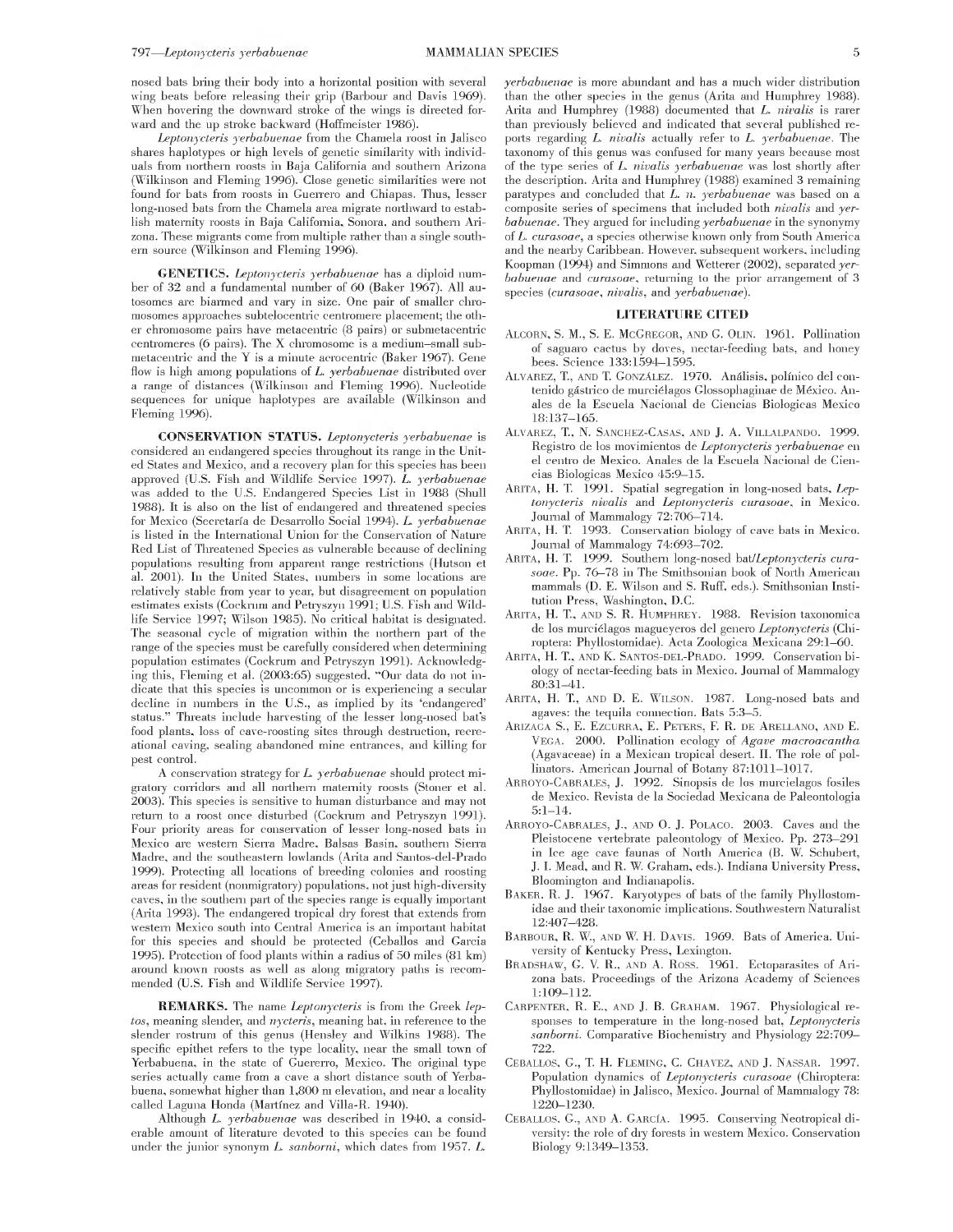- COCKRUM, E. L. 1991. Seasonal distribution of northwestern populations of the long-nosed bats, *Leptonycteris sanborni* family Phyllostomidae. Anales del Instituto de Biologia Universidad Nacional Autónoma de México, Series Zoologica 62:181-202.
- COCKRUM, E. L., AND Y. PETRYSZYN. 1991. The long-nosed bat, *Leptonycteris:* an endangered species in the southwest? Occasional Papers, The Museum, Texas Tech University 142:1– 32.
- CONSTANTINE, D. G. 1998. Range extensions of ten species of bats in California. Bulletin of the Southern California Academy of Science 97:49-75.
- DAVIS, W. B., AND D. C. CARTER. 1962. Review of the genus *Leptonycteris* (Mammalia: Chiroptera). Proceedings of the Biological Society of Washington 75:193-198.
- DUDLEY, R., AND Y. WINTER. 2002. Hovering flight mechanics of Neotropical flower bats (Phyllostomidae: Glossophaginae) in normodense and hypodense gas mixtures. Journal of Experimental Biology 205:3669-77.
- FLEMING, T. H., AND J. NASSAR. 2002. Population biology of the lesser long-nosed bat *Leptonycteris curasoae* in Mexico and northern South America. Pp. 283•305 in Columnar cacti and their mutualists: evolution, ecology, and conservation (T. H. Fleming and A. Valiente-Banuet, eds.). University of Arizona Press, Tucson.
- FLEMING, T. H., R. A. NUÑEZ, AND L. S. L. STERNBERG. 1993. Seasonal changes in the diets of migrant and non-migrant nectarivorous bats as revealed by carbon stable isotope analysis. Oecologia 94:72-75.
- FLEMING, T. H., C. T. SAHLEY, J. N. HOLLAND, J. NASON, AND J. L. HAMRICK. 2001. Sonoran Desert columnar cacti and the evolution of generalized pollination systems. Ecological Monographs 71:511-530.
- FLEMING, T. H., T. TIBBITS, Y. PETRYSZYN, AND V. DALTON. 2003. Current status of pollinating bats in southwestern North America. Pp. 63–68 in Monitoring trends in bat populations of the United States and territories: problems and prospects (T. J. O'Shea and M. A. Bogan, eds.). U.S. Geological Survey, Biological Resources Division, Information and Technology Report, USGS/BRD/ITR-2003-0003:1-274.
- FLEMING, T. H., M. D. TUTTLE, AND M. A. HORNER. 1996. Pollination biology and the relative importance of nocturnal and diurnal pollinators in three species of Sonoran Desert columnar cacti. Southwestern Naturalist 41:257-269.
- GALINDO, C. G., A. Q. SANCHEZ, R. H. QUIJANO, AND L. G. HER-RERA. 2004. Population dynamics of a resident colony of *Leptonycteris curasoae* (Chiroptera: Phyllostomidae) in central Mexico. Biotropica 36:382-391.
- GARDNER, A. L. 1977. Feeding habits. Pp. 293-350 in Biology of bats of the New World family Phyllostomatidae. Part II (R. J. Baker, J. K. Jones, Jr., and D. C. Carter, eds.). Special Publications, The Museum, Texas Tech University 13:1-364.
- GODINEZ-ALVAREZ, H., AND A. VALIENTE-BANUET. 2000. Fruitfeeding behavior of the bats *Leptonycteris curasoae* and *Choeronycteris mexicana* in flight cage experiments: consequences for dispersal of columnar cactus seeds. Biotropica 32:552-556.
- GREENBAUM, I. F., AND C. J. PHILLIPS. 1974. Comparative anatomy and general histology of tongues of long-nosed bats *{Leptonycteris sanborni* and *L. nivalis)* with reference to infestation of oral mites. Journal of Mammalogy 55:489-504.
- GREENHALL, A. M. 1976. Care in captivity. Pp. 89-131 in Biology of bats of the New World family Phyllostomatidae. Part I (R. J. Baker, J. K. Jones, Jr., and D. C. Carter, eds.). Special Publications, The Museum, Texas Tech University 10:1-218.
- HALL, E. R. 1981. The mammals of North America. Second edition. John Wiley and Sons, New York.
- HAYWARD, B. J., AND E. L. COCKRUM. 1971. The natural history of the western long-nosed bat, *Leptonycteris sanborni.* Western New Mexico University Research in Science 1:75-123.
- HENSLEY, A. P., AND K. T WlLKlNS. 1988. *Leptonycteris nivalis.* Mammalian Species 307:1-4.
- HERRERA, L. G. 1997. Evidence of altitudinal movements of *Leptonycteris curasoae* (Chiroptera: Phyllostomidae) in central Mexico. Revista Mexicana de Mastozoologia 2:116-119.
- HOFFMEISTER, D. F. 1957. Review of the long-nosed bats of the genus *Leptonycteris.* Journal of Mammalogy 38:454^461.
- HOFFMEISTER, D. F. 1986. Mammals of Arizona. University of Arizona Press, Tucson.
- HOFFMEISTER, D. F., AND W. W. GOODPASTER. 1954. The mammals of the Huachuca Mountains, southeastern Arizona. Illinois Biological Monographs 24:1-152.
- HORNER, M. A., T. H. FLEMING, AND C. T. SAHLEY. 1998. Foraging behaviour and energetics of a nectar-feeding bat *Leptonycteris curasoae* (Chiroptera: Phyllostomidae). Journal of Zoology 244:575-586.
- HoWELL, D. J. 1974. Acoustic behavior and feeding in glossophagine bats. Journal of Mammalogy 55:293-308.
- HOWELL, D. J. 1979. Flock foraging in nectar-feeding bats: advantages to the bats and to the host plants. American Naturalist 114:23-49.
- HOWELL, D. J., AND N. HODGKIN. 1976. Feeding adaptations in the hairs and tongues of nectar-feeding bats. Journal of Morphology 148:329-336.
- HOWELL, D. J., AND B. S. ROTH. 1981. Sexual reproduction in agaves: the benefits of bats; the cost of semelparous advertising. Ecology 62:3-7.
- HOYT, R. A., J. S. ALTENBACH, AND D. J. HAFNER. 1994. Observations on long-nosed bats *(Leptonycteris)* in New Mexico. Southwestern Naturalist 39:175-179.
- HUTSON, A. M., S. P. MlCKLEBURGH, AND P. A. RACEY. 2001. Microchiropteran bats: global status survey and conservation action plan. IUCN/SSC Chiroptera Specialist Group, IUCN, Gland, Switzerland, and Cambridge, United Kingdom.
- JENNESS, R., AND E. H. STUDIER. 1976. Lactation and milk. Pp. 201-218 in Biology of bats of the New World family Phyllostomatidae. Part I (R. J. Baker, J. K. Jones, Jr., and D. C. Carter, eds.). Special Publications, The Museum, Texas Tech University 10:1-218.
- JONES, C. 1976. Economics and conservation. Pp. 133-145 in Biology of bats of the New World family Phyllostomatidae. Part <sup>I</sup> (R. J. Baker, J. K. Jones, Jr., and D. C. Carter, eds.). Special Publications, The Museum, Texas Tech University 10:1-218.
- JONES, J. K., JR., AND W. J. BLEIER. 1974. Sanborn's long-tongued bat *Leptonycteris curasoae* in El Salvador. Mammalia 38:144• 145.
- KOOPMAN, K. F. 1994. Chiroptera: systematics. Handbook of Zoology (Mammalia) 8(part 60):1-217.
- LEE, T. E., JR., AND R. D. BRADLEY. 1992. New distribution records of some mammals from Honduras. Texas Journal of Science 44:109-111.
- MARTfNEZ, L., AND B. VlLLA-R. 1940. Segunda contribucion al conocimiento de los murcielagos mexicanos. II. Estado de Guerrero. Anales del Instituto de Biologia Universidad Nacional Autonoma Mexico 11:291-361.
- McDANlEL, V. R. 1976. Brain anatomy. Pp. 147-200 in Biology of bats of the New World family Phyllostomatidae. Part I (R. J. Baker, J. K. Jones, Jr., and D. C. Carter, eds.). Special Publications, The Museum, Texas Tech University 10:1-218.
- MCGREGOR, S. E., S. M. ALCORN, AND G. OLIN. 1962. Pollination and pollinating agents of the saguaro. Ecology 43:259-267.
- OBER, H. K., AND R. J. STEIDL. 2004. Foraging rates of *Leptonycteris curasoae* vary with characteristics of *Agave palmeri.* Southwestern Naturalist 49:68-74.
- POWELL, M. S., J. G. OWEN, AND R. D. BRADLEY. 1993. Noteworthy records of bats from Honduras. Texas Journal of Science 45:179-182.
- QUESADA, M., K. E. STONER, V. ROSAS-GUERRERO, C. PALACIOS-GUEVARA, AND J. A. LOBO. 2003. Effects of habitat disruption on the activity of nectarivorous bats (Chiroptera: Phyllostomidae) in a dry tropical forest: implications for the reproductive success of the Neotropical tree *Ceiba grandiflora.* Oecologia 135:400-406.
- QUIROZ, D. L., M. S. XELHUANTZI, AND M. C. ZAMORA. 1986. Analisis palinologico del contenido gastrointestinal de los murcielagos *Glossophaga soricina* y *Leptonycteris yerbabuena* de las Grutas de Juxtlahuaca, Guerrero. Instituto Nacional de Antropologia y Historia Serie Prehistoria 1:1•62.
- ROJAS-MARTINEZ, A. 2001. Determinación de los movimentos altitudinales estacionales de tres especies de murcielagos nectarivoros (Phyllostomidae: Glossophaginae) en el valle de Tehuacán y la cuenca del Balsas, Mexico. Ph.D. dissertation, Universidad Nacional Autonoma de Mexico, Mexico City, Mexico, 140 pp.